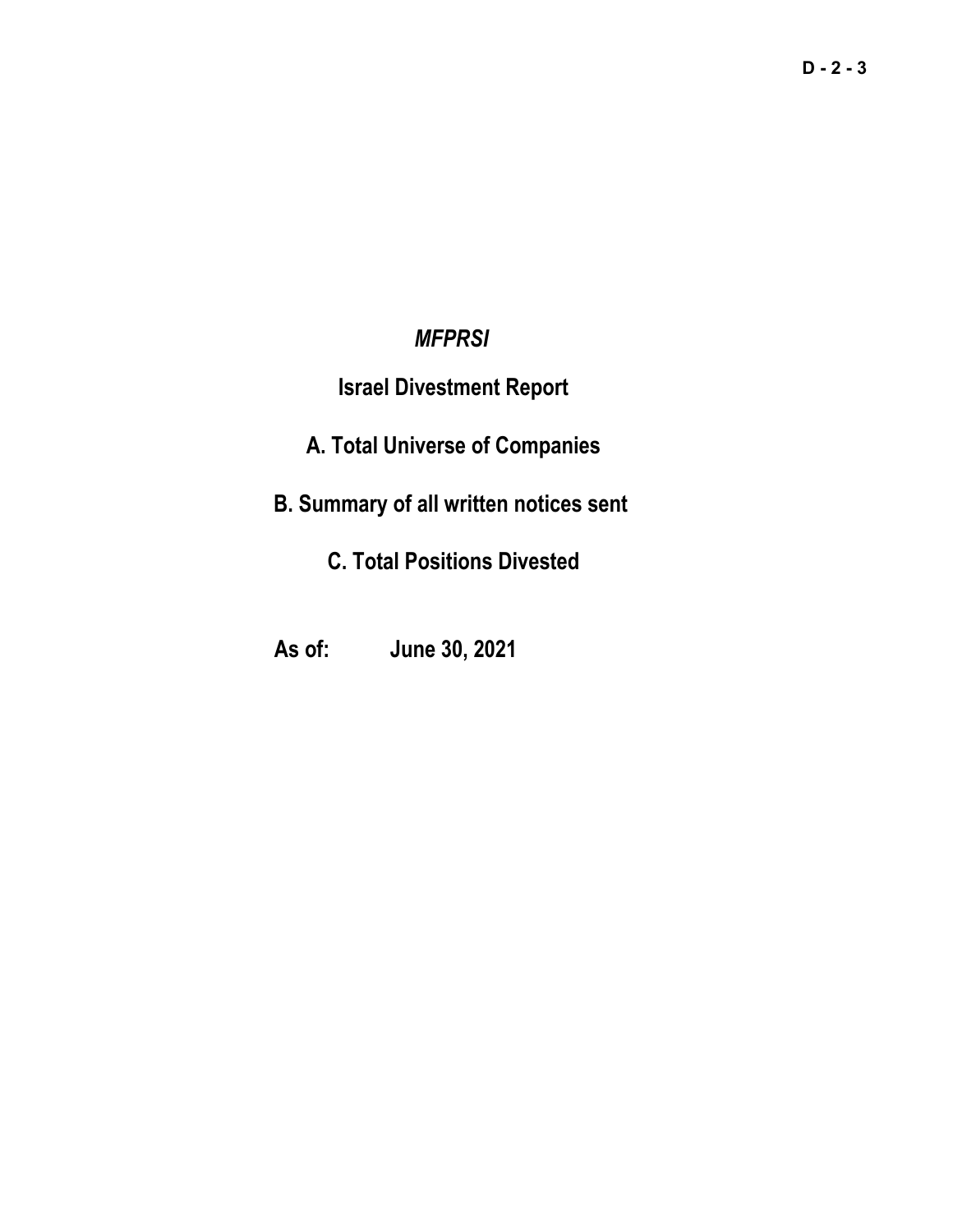### **A. Total Universe of Companies**

|                                                          | Scrutinized Active/Scrutinized Plan of Substantial |
|----------------------------------------------------------|----------------------------------------------------|
| <b>COMPANY</b>                                           | Action                                             |
| Co-operative Group Ltd.                                  | <b>Scrutinized Active</b>                          |
| <b>IDe Volksbank NV</b>                                  | <b>Scrutinized Active</b>                          |
| <b>DNB ASA</b>                                           | <b>Scrutinized Active</b>                          |
| Kommunal Landspensjonskasse Gjensidig Forsikringsselskap | <b>Scrutinized Active</b>                          |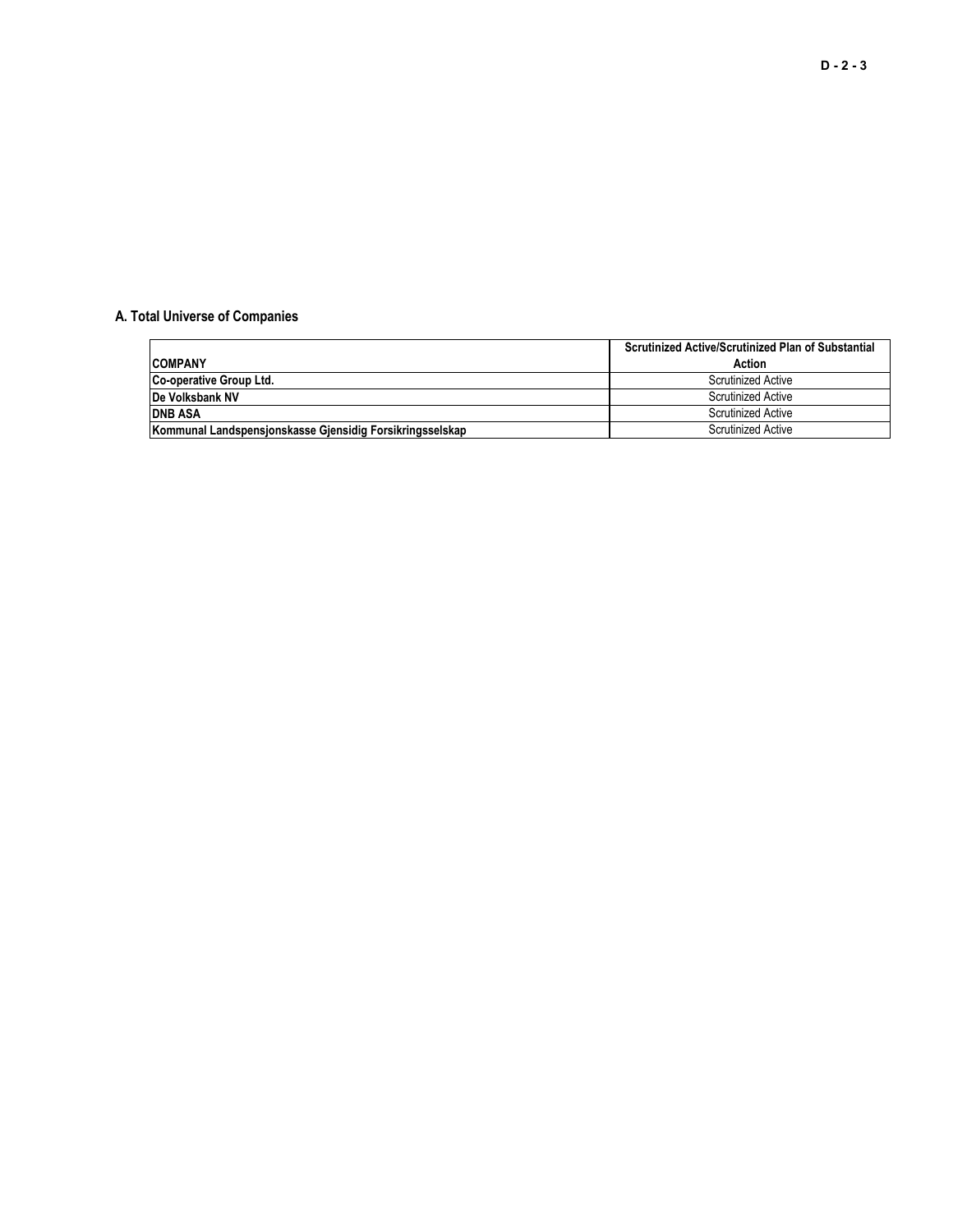### **B. Summary of all written notices**

### **B. Summary of all written notices**

#### **August 15th, 2020**

MFPRSI mailed out letters to the following firms with the quarterly "scrutinized companies" list from the ISS Ethix with response date of August 31, 2020.

Firms: State Street DFA Baillie Gifford Mondrian **BlackRock** JP Morgan GMO Intech **Schroders** Dodge & Cox

#### **September 15th, 2020**

MFPRSI mailed letters to the following companies that were held indirectly in the portfolio informing them of possible divestment from the company and to respond within 90 days of the date of letter with any other information they were able to provide.

Following up annually with companies that remain on the list

Companies: DNB ASA

#### **September 21st, 2020**

All firms responded to letter with any holdings of securities on "scrutinized companies" list.

#### **November 9th, 2020**

MFPRSI mailed out letters to the following firms with the quarterly "scrutinized companies" list from the ISS Ethix with response date of November 30, 2020.

Firms: State Street DFA Baillie Gifford Mondrian **BlackRock** JP Morgan GMO Intech Dodge & Cox **Schroders** 

#### **December 3rd, 2020**

All firms responded to letter with any holdings of securities on "scrutinized companies" list.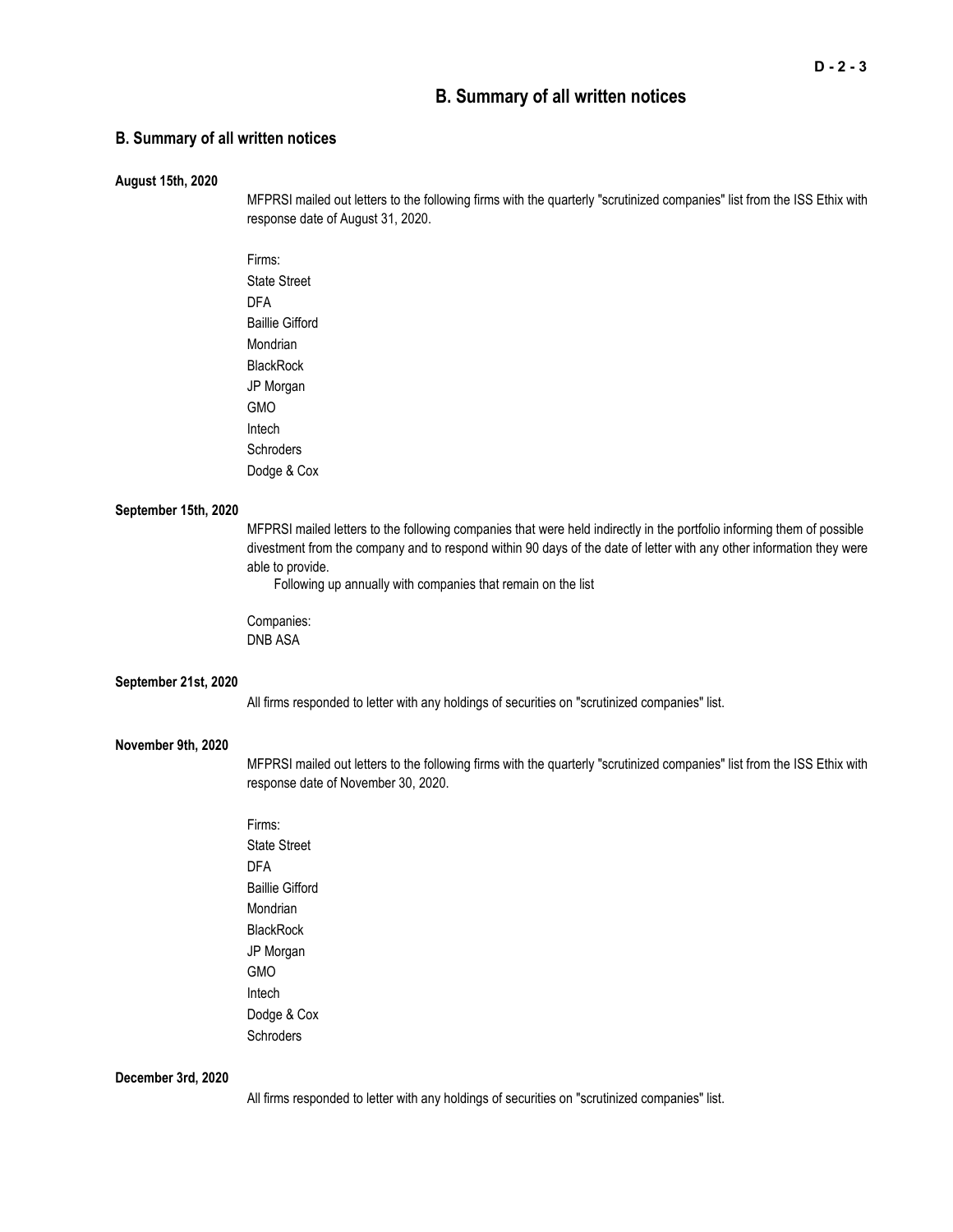### **B. Summary of all written notices**

| February 9th, 2021 | MFPRSI mailed out letters to all firms above with the quarterly "scrutinized companies" list from the ISS Ethix with<br>response date of February 28, 2021. |
|--------------------|-------------------------------------------------------------------------------------------------------------------------------------------------------------|
|                    | Firms:                                                                                                                                                      |
|                    | <b>State Street</b>                                                                                                                                         |
|                    | <b>DFA</b>                                                                                                                                                  |
|                    | <b>Baillie Gifford</b>                                                                                                                                      |
|                    | Mondrian                                                                                                                                                    |
|                    | BlackRock                                                                                                                                                   |
|                    | JP Morgan                                                                                                                                                   |
|                    | GMO                                                                                                                                                         |
|                    | Intech                                                                                                                                                      |
|                    | Dodge and Cox                                                                                                                                               |
|                    | Schroders                                                                                                                                                   |
| March 12th, 2021   |                                                                                                                                                             |
|                    | All firms responded to letter with any holdings of securities on "scrutinized companies" list.                                                              |
| May 11th, 2021     |                                                                                                                                                             |
|                    | MFPRSI mailed out letters to all firms above with the quarterly "scrutinized companies" list from the ISS Ethix with<br>response date of May 31, 2021.      |
|                    | Firms:                                                                                                                                                      |
|                    | <b>State Street</b>                                                                                                                                         |
|                    | <b>DFA</b>                                                                                                                                                  |
|                    | <b>Baillie Gifford</b>                                                                                                                                      |
|                    | Mondrian                                                                                                                                                    |
|                    | JP Morgan                                                                                                                                                   |
|                    | <b>GMO</b>                                                                                                                                                  |
|                    | Intech                                                                                                                                                      |
|                    | Dodge & Cox                                                                                                                                                 |
|                    | Schroders                                                                                                                                                   |
|                    | <b>BlackRock</b>                                                                                                                                            |
|                    |                                                                                                                                                             |
|                    |                                                                                                                                                             |
|                    |                                                                                                                                                             |